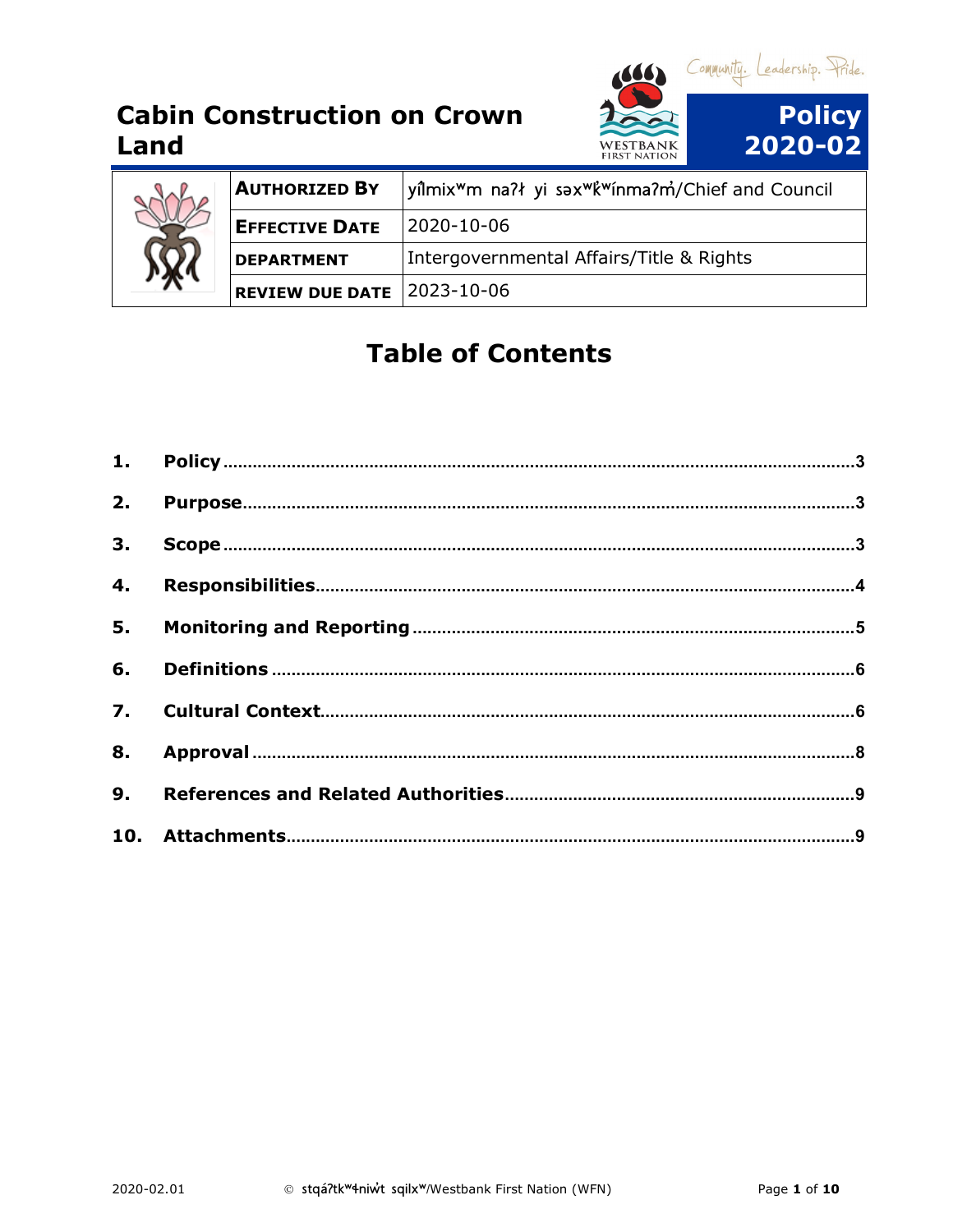

|                 |                | <b>Revision History</b>                                                                                                   |  |
|-----------------|----------------|---------------------------------------------------------------------------------------------------------------------------|--|
| <b>Entry ID</b> |                | <b>Total Number of Pages</b>                                                                                              |  |
| Date            | <b>Version</b> | <b>Changes</b>                                                                                                            |  |
| 2020-10-06      | 2020-02.01     | Approved by Council Resolution #200921-03 on 2020-09-21 and<br>signed by the Acting Director of Operations on 2020-10-06. |  |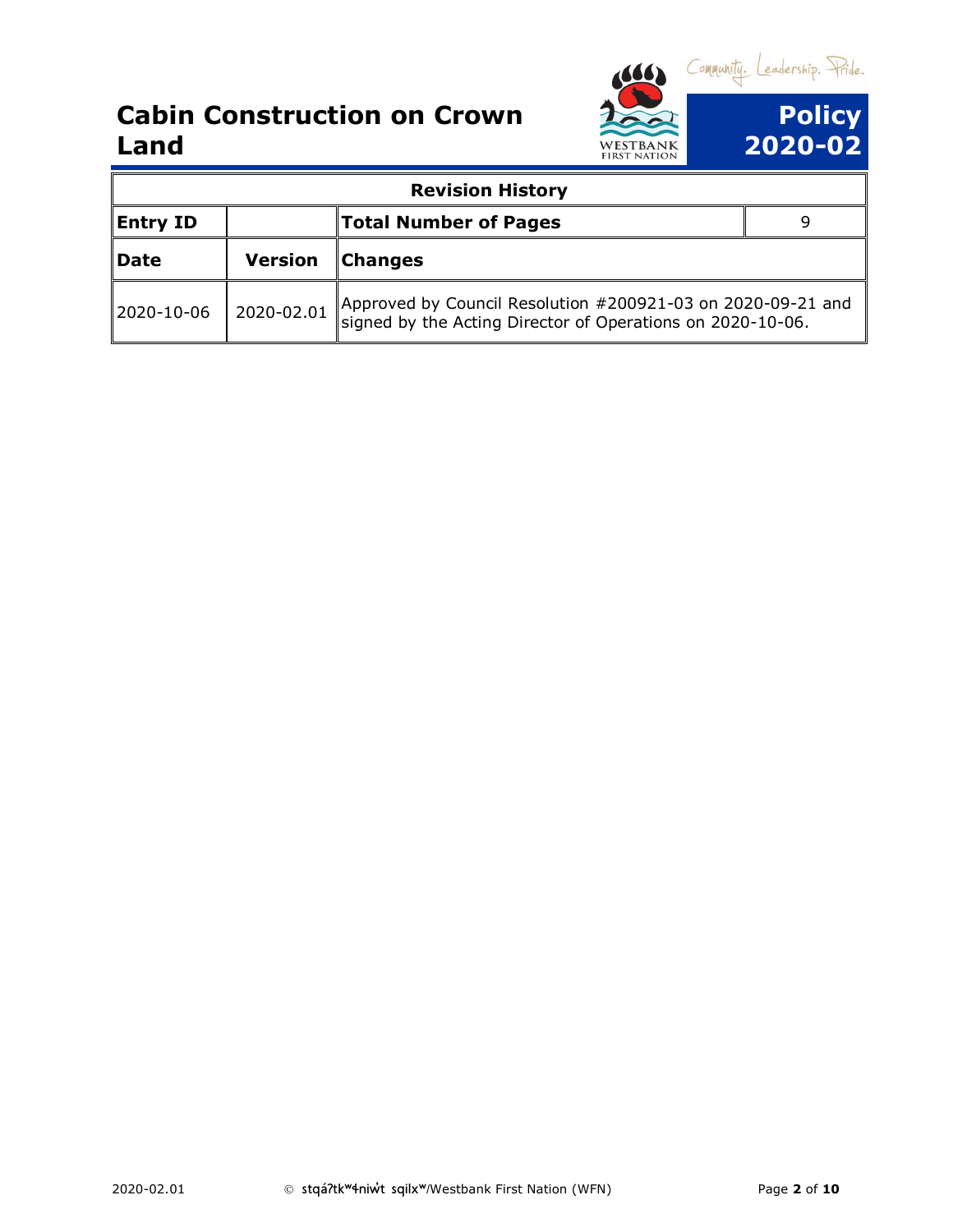

## <span id="page-2-0"></span>**1. Policy**

stqáʔtkʷɬniw̓t sqilxʷ/Westbank First Nation (WFN) has never ceded, surrendered,

or in any way relinquished Aboriginal Title and will continue to assert its interests and exercise its Aboriginal rights over the traditional territory, and specifically over its Area of Responsibility. Constructing Cabins on Crown Land enables WFN Members (Members) to use those lands for traditional practises and activities, while acting as responsible stewards of the tmx<sup>w</sup>ula<sub>7x</sub>w/land.

## <span id="page-2-1"></span>**2. Purpose**

This Policy outlines the requirements associated with constructing, using, and monitoring Cabins on Crown Land to ensure they are constructed and used in a responsible and sustainable manner.

#### <span id="page-2-2"></span>**3. Scope**

This Policy applies to yí sax<sup>wk'w</sup>ínma?m<sup>2</sup>/Council, sax<sup>wk'w</sup>ulm/Workers responsible for administering this Policy, Member Builders, and Members.

- **a)** Cabins constructed on Crown Land must;
	- **i.** Be located;
		- **1)** Within the traditional territory of the Okanagan Nation Alliance,
		- **2)** In an area historically used for the traditional practises for which a particular Cabin is constructed,
		- **3)** In an area not subject to any exclusive use, Crown tenures or any Crown tenures for the purposes of which are inconsistent with the traditional practices to be observed by other cabin users; and
		- **4)** On a site for which an archaeological assessment has been preapproved by the Archaeology Supervisor or designate,
	- **ii.** Be based on a site plan that has been assessed by and received a recommendation from the WFN Conservation Officer or designate,
	- **iii.** Be constructed out of timber harvested in WFN's Area of Responsibility,
	- **iv.** Be available for use by all Members,
	- **v.** Provide a base from which Members can exercise traditional hunting and fishing practises in an expeditionary manner; and
	- **vi.** Be used in a manner that is not;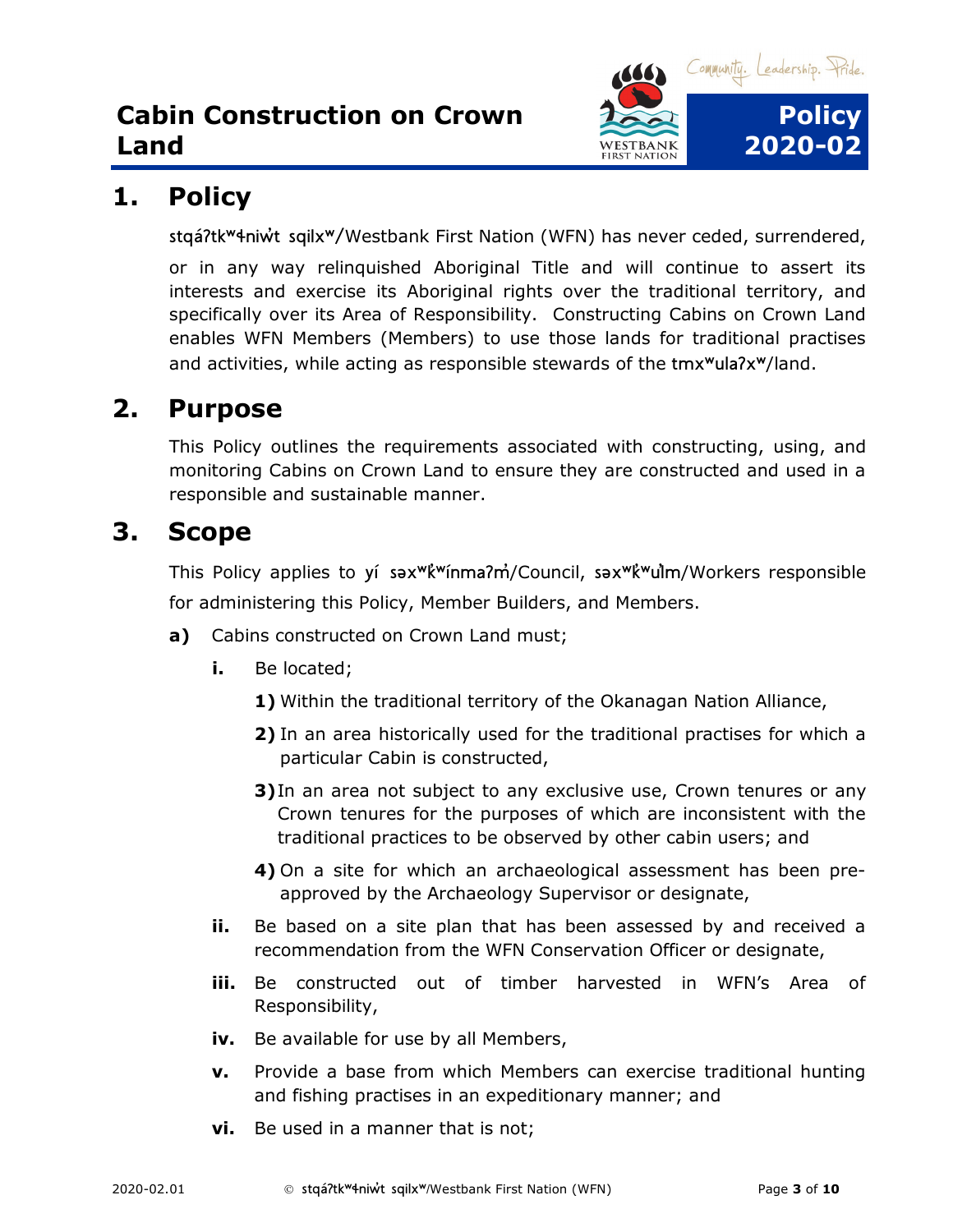

- **1)** Incompatible with the use assigned to the land by the Crown; or
- **2)** In contravention of applicable laws.
- **b)** Council reserves the right to establish further conditions for the construction of Cabins on Crown Land.
- **c)** Decisions rendered by Council in relation to Cabin construction on Crown Land;
	- **i.** Must be based on recommendations by the Manager of Intergovernmental Affairs (IGA)/Title and Rights or designate; and
	- **ii.** Are final and not subject to appeal.
- **d)** Member Builders wishing to construct a Cabin on Crown Land must sign an acknowledgment that they;
	- **i.** Agree to be bound by the provisions of this Policy; and
	- **ii.** Indemnify and save WFN harmless from any and all actions, damages, and claims arising from the construction of the Cabin and any activities practised at or supported by the Cabin, but excluding any claims arising out of gross negligence or wrongful intentional acts by WFN.
- **e)** Members who attend a Cabin to practise traditional activities must conduct themselves in a manner that;
	- **i.** Adheres to any rules or terms of use established by WFN or the Member Builder in relation to the attendance at, and use of, the Cabin; and
	- **ii.** Supports WFN's Aboriginal Title within WFN's Area of Responsibility including, but not limited to;
		- **1)** Not utilizing the Cabin or any item harvested while attending the Cabin, as a source of revenue generation,
		- **2)** Adhering to all applicable WFN, provincial, and federal wildlife, firearm, and environmental laws; and
		- **3)** Behaving in a manner that aligns with and promotes the WFN values of land stewardship, conservation, and sustainability.
- **f)** Council will not support or condone any acts that contravene this Policy, and agreements which are breached will be rendered null and void.

#### <span id="page-3-0"></span>**4. Responsibilities**

- **a)** Council is responsible for;
	- **i.** Reviewing and making decisions on proposals for Cabin construction on Crown Land in accordance with the provisions of Section 3.c) of this Policy; and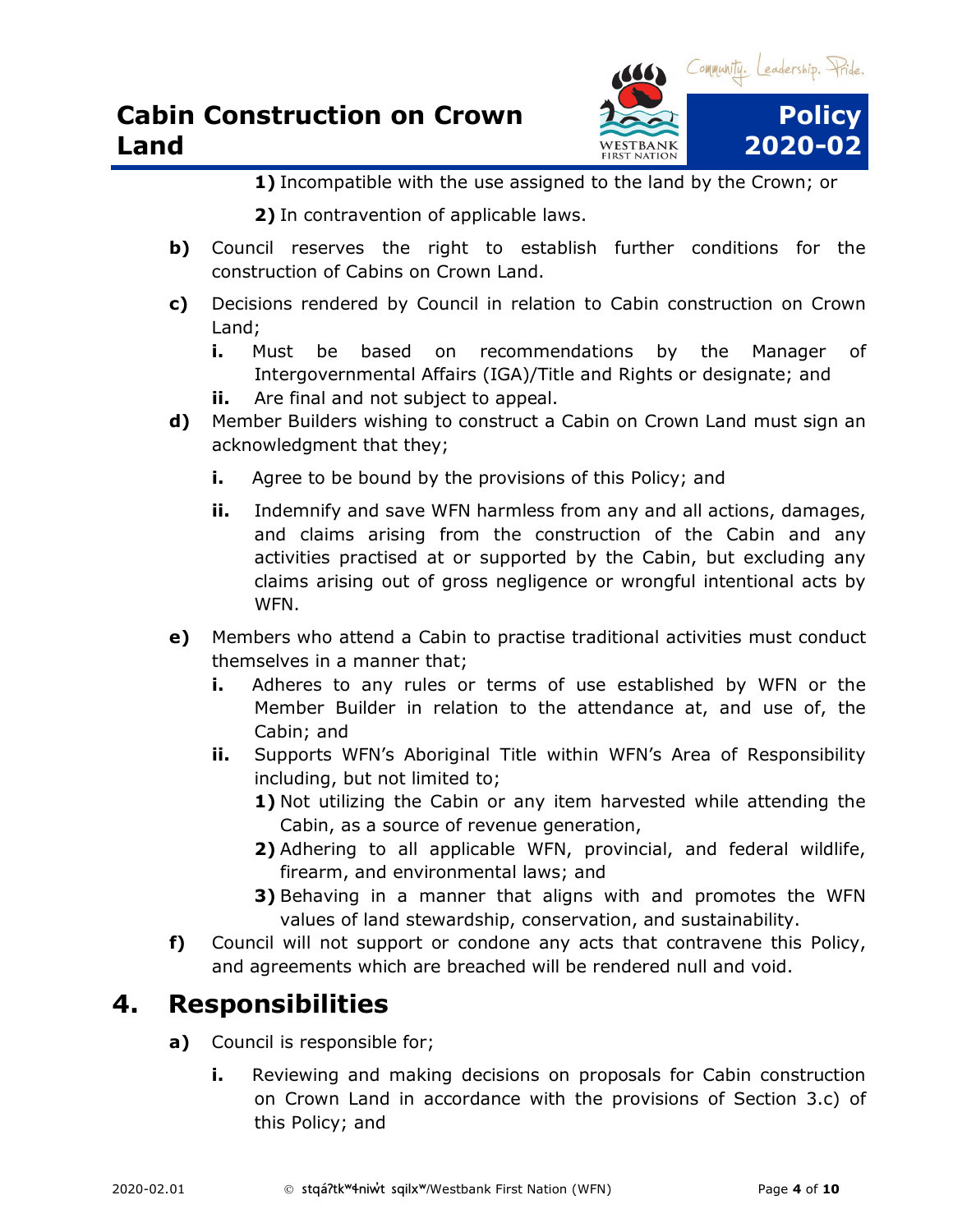

- **ii.** If applicable, establishing further conditions that must be met for Cabin construction on Crown Land.
- **b)** The Manager of IGA/Title and Rights or designate is responsible for;
	- **i.** Ensuring proposed Cabin construction sites and plans are in compliance with the provisions of this Policy prior to being presented to Council for consideration,
	- **ii.** Providing recommendations to Council on proposed Cabin construction sites and plans; and
	- **iii.** Communicating any decisions by Council regarding Cabin construction on Crown Land to the Province of British Columbia (B.C.).
- **c)** The Archaeology Supervisor or designate is responsible for conducting assessments on sites proposed for Cabin construction and submitting their recommendations to the Manager of IGA/Title and Rights.
- **d)** The WFN Conservation Officer or designate is responsible for conducting assessments specific to environmental sustainability on sites proposed for Cabin construction and submitting their recommendations to the Manager of IGA/Title and Rights.
- **e)** Member Builders are responsible for;
	- **i.** Securing Council's support for the construction of a Cabin on Crown Land; and
	- **ii.** Complying with the provisions of this Policy and related governance instruments and legislation.
	- **iii.** Providing the Manager of IGA/Title and Rights or their designate with information on access routes for a Cabin.
- **f)** Members who attend a Cabin are responsible for complying with the provisions of Section 3.e) of this Policy.

#### <span id="page-4-0"></span>**5. Monitoring and Reporting**

- **a)** The Manager of IGA/Title and Rights is authorized to conduct periodic audits related to the administration of this Policy at his discretion or at the direction of the sax<sup>wkw</sup>ulm<sup>'</sup> k'l ysaysat/Director of Operations.
- **b)** The result of any audits conducted under Section 5.a) of this Policy must be reported to the Director of Operations.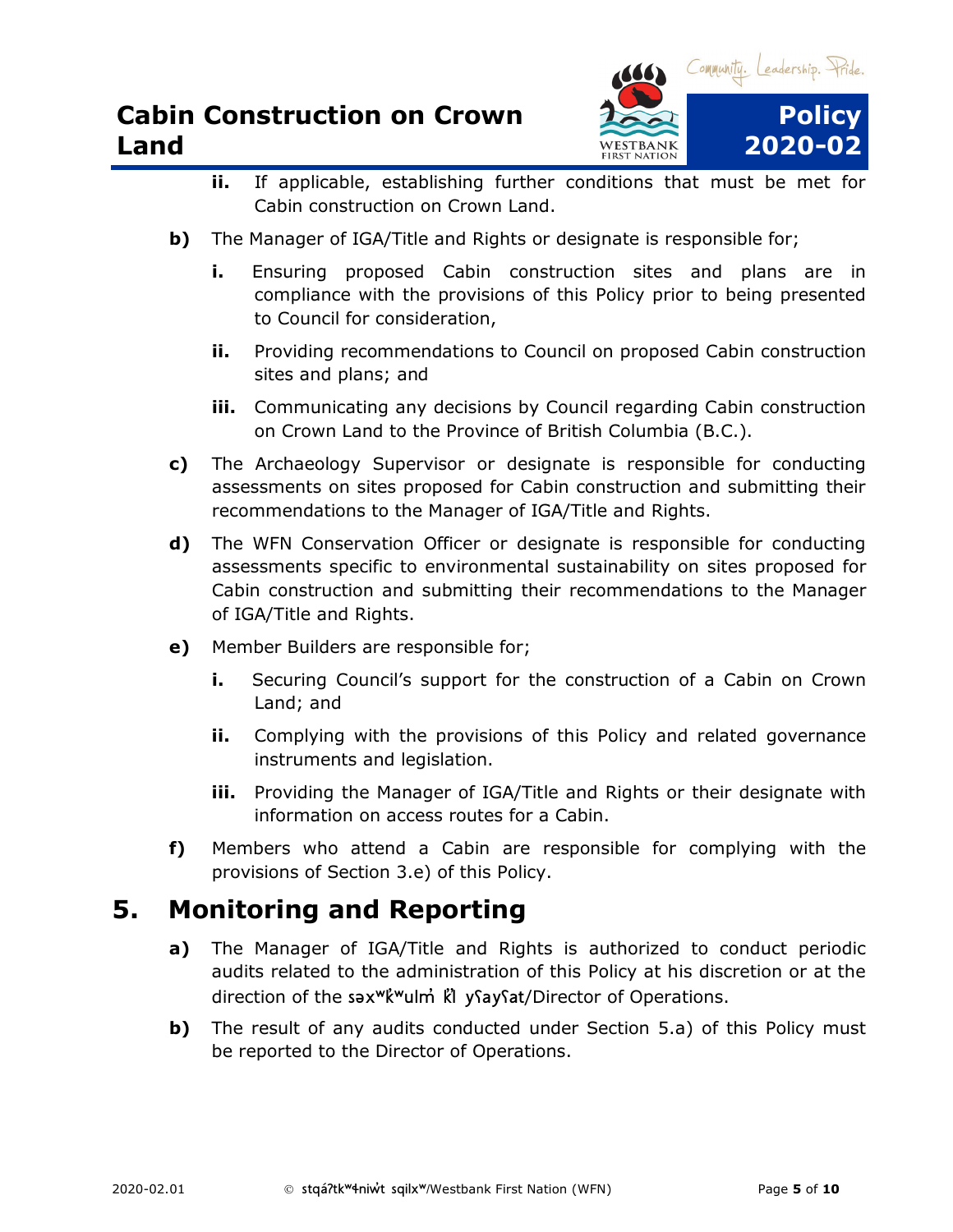

#### <span id="page-5-0"></span>**6. Definitions**

**"Aboriginal Title"** means a unique collective right to the use of, and jurisdiction over, an indigenous group's traditional territory.

**"Area of Responsibility"** means WFN's recognized area of responsibility within the broader Okanagan Nation Alliance traditional territory.

**"Cabin"** means a dwelling constructed of timber and used to facilitate the practise of traditional activities of cultural or spiritual significance including, but not limited to, hunting, fishing, and food gathering.

**"Crown"** means the Crown in right of Canada or British Columbia, their cabinets, ministries, Crown corporations, their agencies, employees and contracted agents, representatives and delegates for the purpose of the duties of consultation and accommodation.

**"Crown Land"** means lands where title is vested in the Crown, whether or not it is covered by water.

**"Member Builder"** means a Member who seeks and is granted WFN support for the construction of a Cabin on Crown Land;

**"WFN Conservation Officer"** means a person appointed as a B. C. Conservation Officer and assigned to provide service to WFN.

**"Worker" (səxʷk̓ʷul̓m)** means any employee, volunteer, contractor, client, or

other visitor who performs tasks on behalf of WFN at any WFN Workplace through a formal arrangement including, but not limited to, an employment agreement, contract, or approved Volunteer application.

# <span id="page-5-1"></span>**7. Cultural Context**

**sk̓aytan (October)** Moon of the autumn, leaves, and dry grass.

**sk'əlwístən (September)** Moon of the spawning fish.

**səxʷk̓ʷul̓m (Worker)** The literal translation of səxʷk̓ʷul̓m is "the person responsible for" (sax<sup>w</sup>) "to work, fix, or create (kvul). The root of sax "k "ulm comes from k Mncutn, the word for "Creator". WFN's Workers are, in a sense, creators, working to create important and valuable programs, services, and tools, and to solve issues as they arise, in order to ensure a productive, excellent, and fruitful government and community. The word also denotes value. Originating from the Creator, WFN's Workers have inherent value and are to be treated as such - by their supervisors, colleagues, and clients.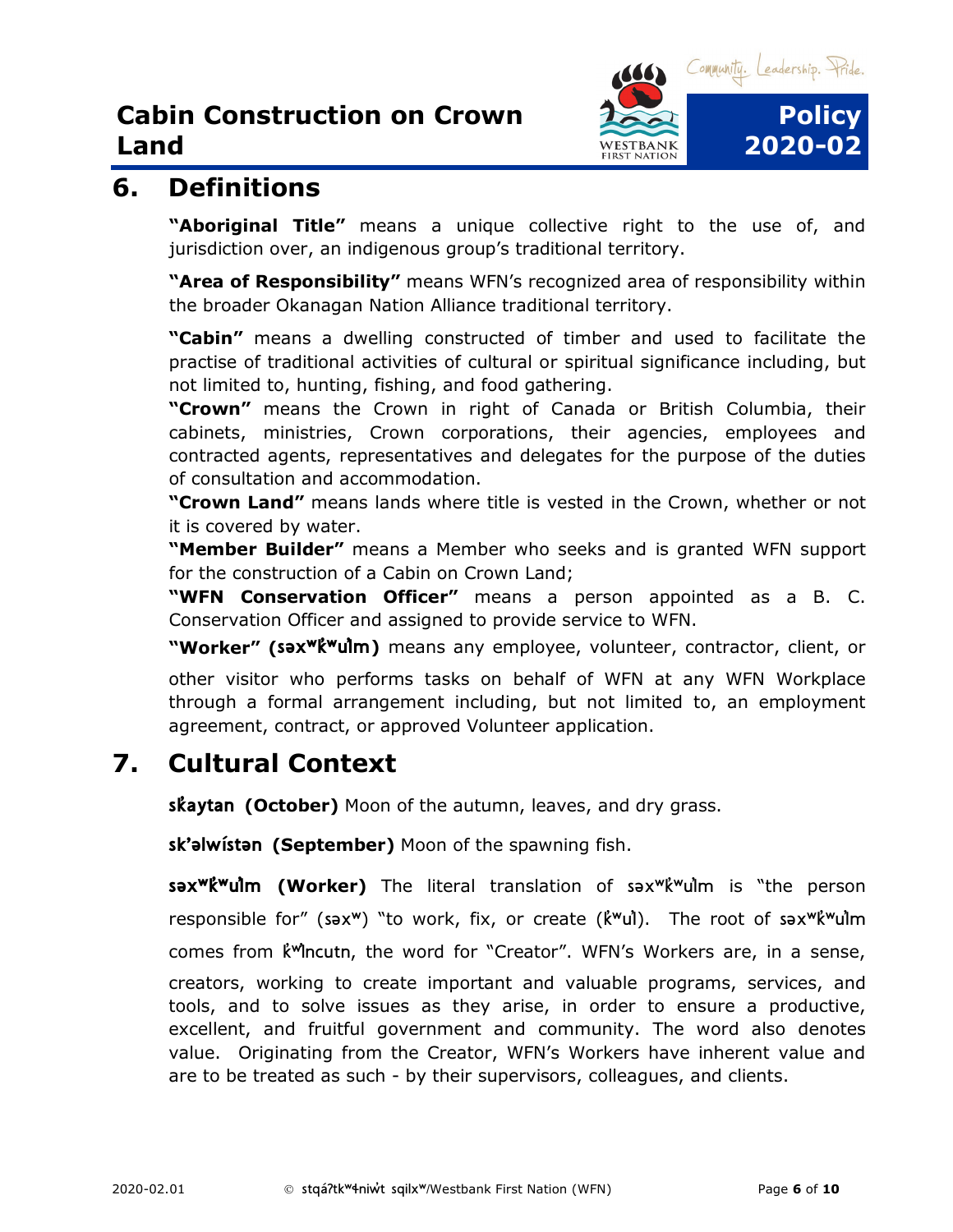

**səxʷk̓ʷulm̓ k̓l̓ yʕayʕat (Director of Operations)** The Director of Operations is the Worker who is over (k̓l̓) everyone (yʕayʕat). Through their team of managers and directors, they oversee all WFN's Workers.

**stqáʔtkʷɬniw̓t sqilxʷ (Westbank First Nation)** The people (sqilxʷ) living where wind blows (niw<sup>t</sup>) and forms swamps or puddles alongside a large lake (stqáʔtkʷɬ). Being a windy area, the winds would wash along the shore creating puddles which would either seep into the land, creating wet, marshy areas or wash back into the lake.

**tm̓xʷúlaʔxʷ (Land)** Includes all the relationships that exist on the land base.

**yí səxʷk̓ʷínmaʔm̓ (Council)** Those who have been chosen by the people to be responsible for (sax<sup>w</sup>) working (kv) to oversee things (inma?m<sup>\*</sup>). Traditionally, yi səxʷk̓ʷinaʔməm were chosen to oversee hunting and fishing or to serve as police officer but the term has now been broadened to incorporate the oversight of government.

**y̓il̓mixʷm naɬ yi səxʷk̓ʷínmaʔm̓ (Chief and Council)** The Chief of WFN has been chosen by the people to be the overall manager or leader ( $\hat{\mathsf{y}}$ *ilmix*<sup>w</sup>m) of WFN. This leadership position is one of servanthood and self-sacrifice. y̓il̓mixʷm's willingness to lead by example through lifestyle, experience, and wisdom sets the example for yi sax<sup>w</sup>k<sup>w</sup>ínma?m<sup>'</sup> – the other members of Council who have also been chosen by the people to be responsible for (sax<sup>w</sup>) working (k̓ʷ) to oversee things (ínmaʔm̓). In seeking to lead well, y̓il̓mixʷm naɬ səxʷk̓ʷinaʔməm are dependent on each other's willingness to sacrifice for the good of others. Traditionally, yi sax<sup>w</sup>k<sup>w</sup>ínma?m were those chosen to oversee hunting and fishing or to serve as a sort of enforcer of community laws but the term has now been broadened to incorporate the oversight of government. "na4" is simply the n'syilxcn term for "and".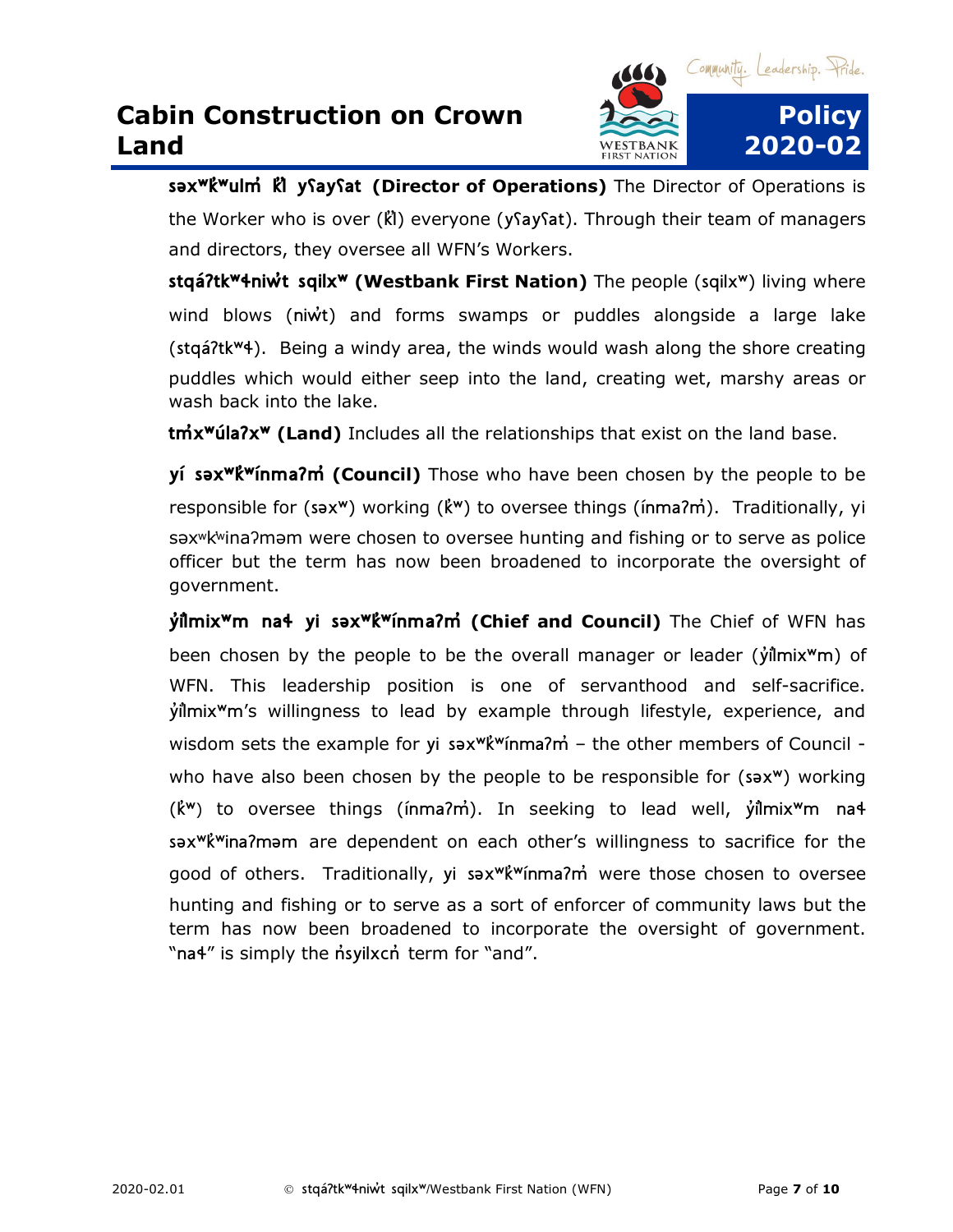

#### <span id="page-7-0"></span>**8. Approval**

This policy was approved by Council resolution  $#200921-03$  on the  $21<sup>st</sup>$  day of

sk'əlwístən/September, 2020 and signed by the Acting Director of Operations on

the 6<sup>th</sup> day of skaytan/October, 2020.

<sup>พ</sup>่k้<sup>พ</sup>น่ไท่ Kl yุโay่*y*at/Acting Director of Operations Kevin Kingstón,  $s \rightarrow x$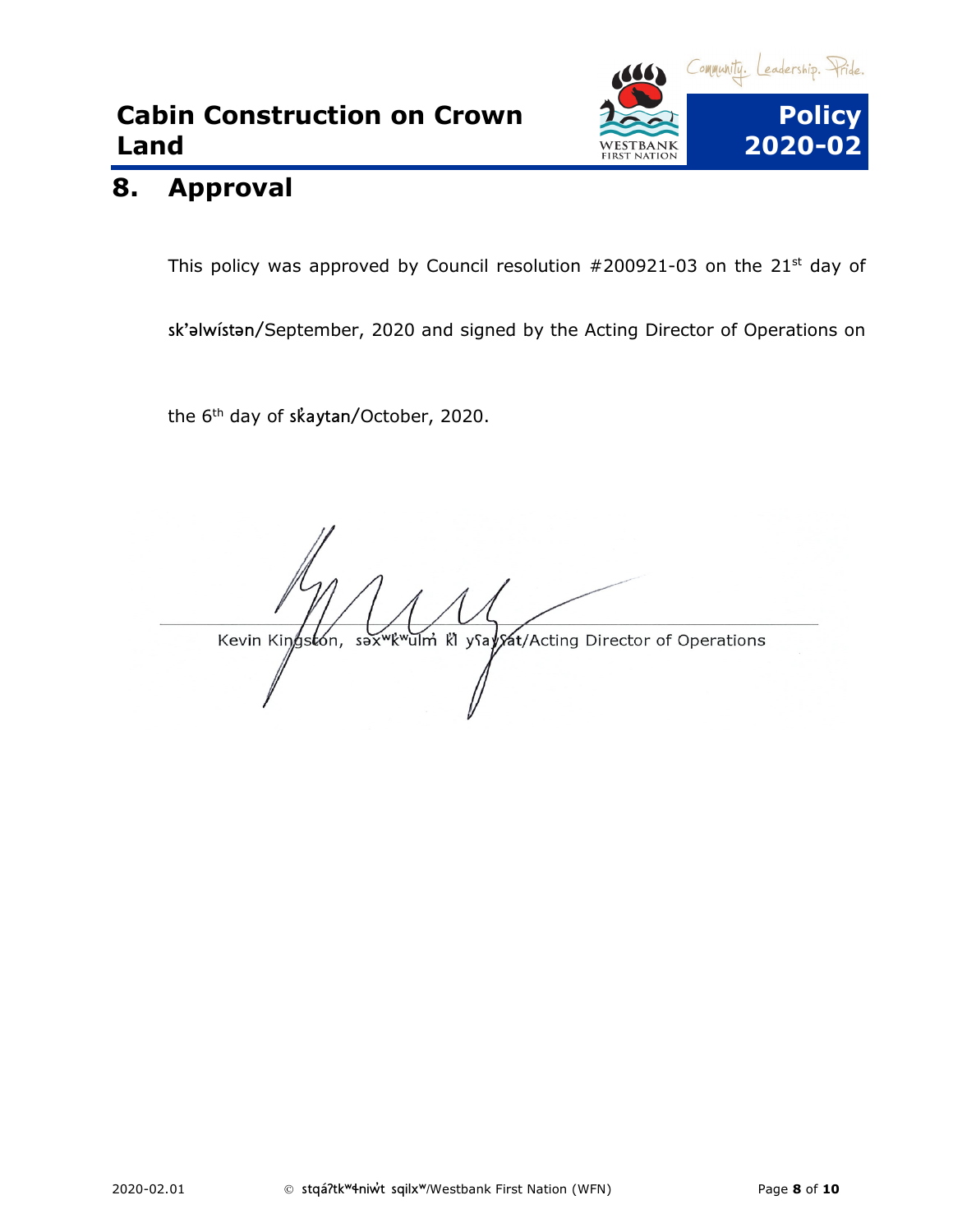

# <span id="page-8-0"></span>**9. References and Related Authorities**

[Westbank First Nation Self-Government Agreement](https://www.aadnc-aandc.gc.ca/eng/1100100031766/1100100031768) [WFN Government Strategic Plan 2019-2022](https://www.wfn.ca/docs/wfn_strat_plan19.pdf)

#### **WFN Governance**

[Westbank First Nation Constitution](https://www.wfn.ca/docs/wfn-constitution.pdf)

[Policy 2015-01 Governance Instrument Creation, Review, and Approval](file://wfnfox/public/GOVERNANCE%20INSTRUMENTS/EXECUTED%20GOVERNANCE%20INSTRUMENTS/Council%20Policies)

#### <span id="page-8-1"></span>**10. Attachments**

**Appendix A**- Crown Land Cabin Construction Assessment